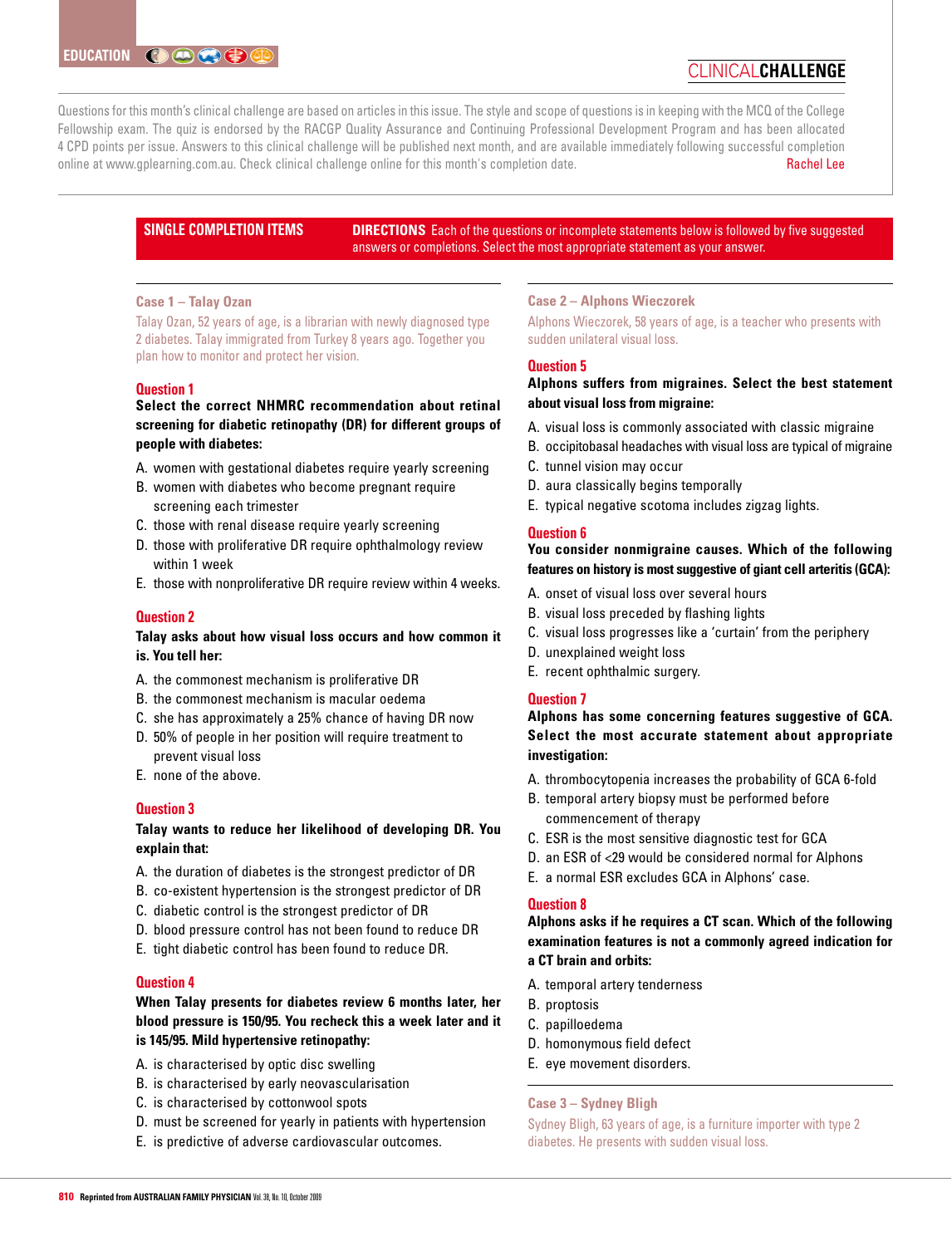### **Question 9**

**You make a thorough assessment. Select the most accurate statement about fundoscopy:**

- A. retinal pallor may indicate retinal detachment
- B. dilated vessels may indicate retinal artery occlusion
- C. a cherry red macular is a normal finding
- D. a cherry red macular may indicate papilloedema
- E. widespread nerve fibre layer haemorrhages may indicate retinal artery occlusion.

### **Question 10**

**Haemorrhage is unlikely given that Sydney has no known proliferative retinopathy. However, it is an important differential diagnosis of sudden visual loss. Which of the following is true:**

- A. vitreous haemorrhage typically produces a discrete black scotoma
- B. subhyaloid haemorrhage typically presents as a 'shower of black dots'
- C. subretinal haemorrhage typically present a as discrete brown scotoma
- D. vitreous haemorrhage is typically painful
- E. subhyaloid haemorrhage typically produces a mobile scotoma.

#### **Question 11**

# **If you diagnosed retinal artery occlusion, what investigation would be the first line for Sydney:**

- A. transoesophageal echocardiogram
- B. CT angiography
- C. fundus fluoroscein angiography
- D. CT brain and orbits
- E. ESR and CRP.

## **Question 12**

## **You consider that retinal detachment is the most likely diagnosis in Sydney. Which of the following is true:**

- A. a 'curtain' descending over the visual field is typical
- B. central vision preservation requires especially urgent referral
- C. the pupil must not be dilated as this will exacerbate the detachment
- D. urgent ultrasound imaging is essential for all patients
- E. detachment can be treated in the ophthalmology clinic with laser.

#### **Case 4 – Tony Romano**

Tony Romano, 70 years of age, is a retired taxi driver who presents for a renewal of his standard licence. During the assessment you find concerning visual impairment.

## **Question 13**

## **Visual impairment is defined as:**

- A. visual acuity worse than 6/12
- B. visual field of <10 degrees or less in the better eye
- C. visual field of <20 degrees or less in the better eye
- D. A and B are correct
- E. A and C are correct.

# **Question 14**

**You consider cataract as a differential diagnosis for Tony's visual impairment. Which factors may be associated with cataract formation:**

- A. UV exposure is strongly associated with subcapsular cataract
- B. UV exposure is strongly associated with cortical cataract
- C. corticosteroid use is strongly associated with cortical cataract
- D. there is a strong association between smoking and nuclear sclerosis
- E. diabetes is strongly associated with cortical cataract.

#### **Question 15**

# **You also consider age related macular degeneration (ARMD). Select the best response:**

- A. approximately 2% convert from dry to wet forms per year
- B. dry ARMD involves a choroidal neovascular membrane
- C. early ARMD causes distortion or scotoma of central vision
- D. wet ARMD involves gradual deterioration of the retinal pigment epithelium
- E. wet ARMD involves predominantly peripheral visual loss.

# **Question 16**

# **You confirm ARMD. Tony asks what his family could do to reduce their chances of this condition. You explain:**

- A. the Amsler grid helps to identify disease onset
- B. smoking increases the risk of ARMD 2–3 times
- C. dietary antioxidants have been shown to reduce risk
- D. zinc supplements have been shown to delay onset of ARMD
- E. UV protection significantly reduces the risk of wet ARMD.